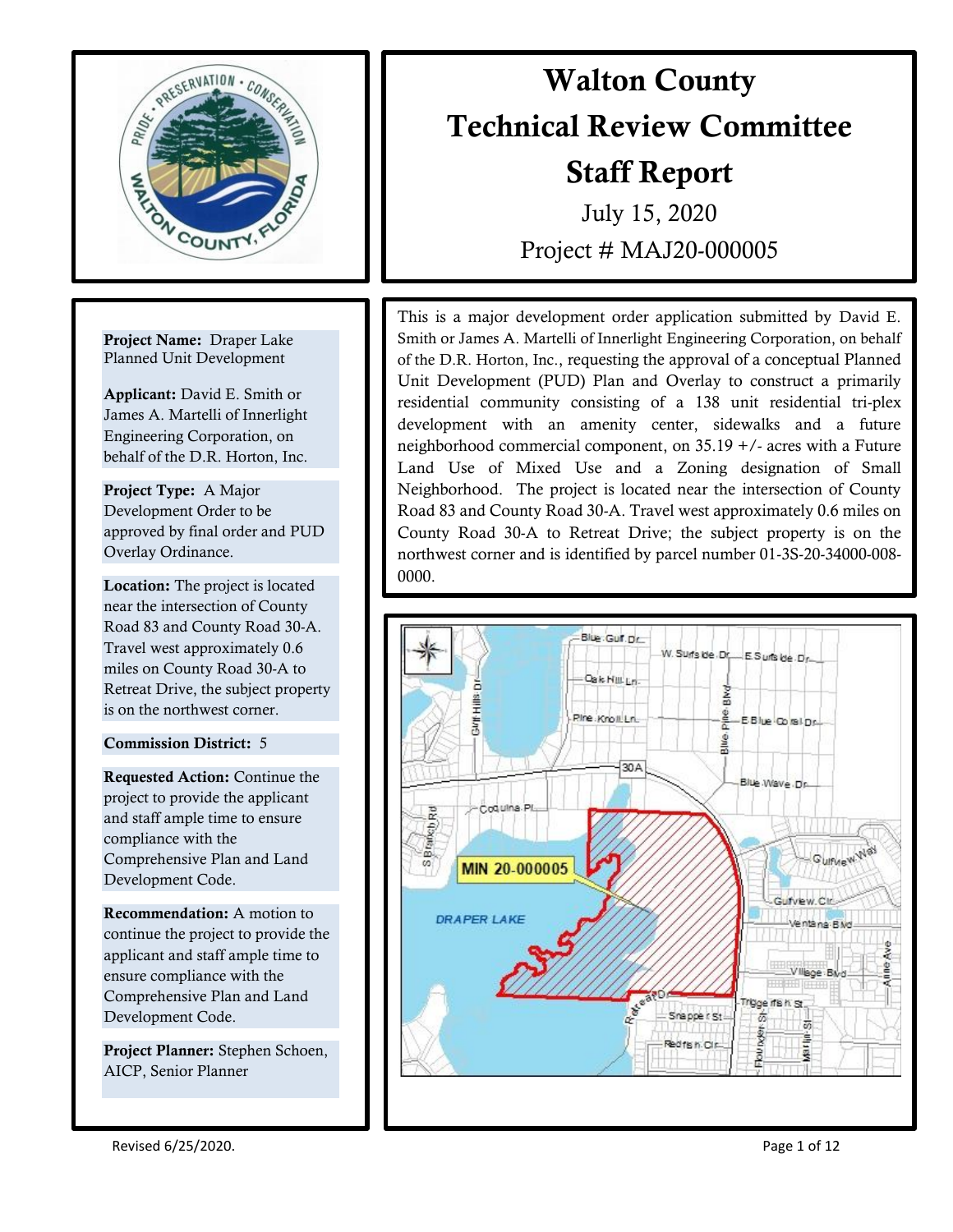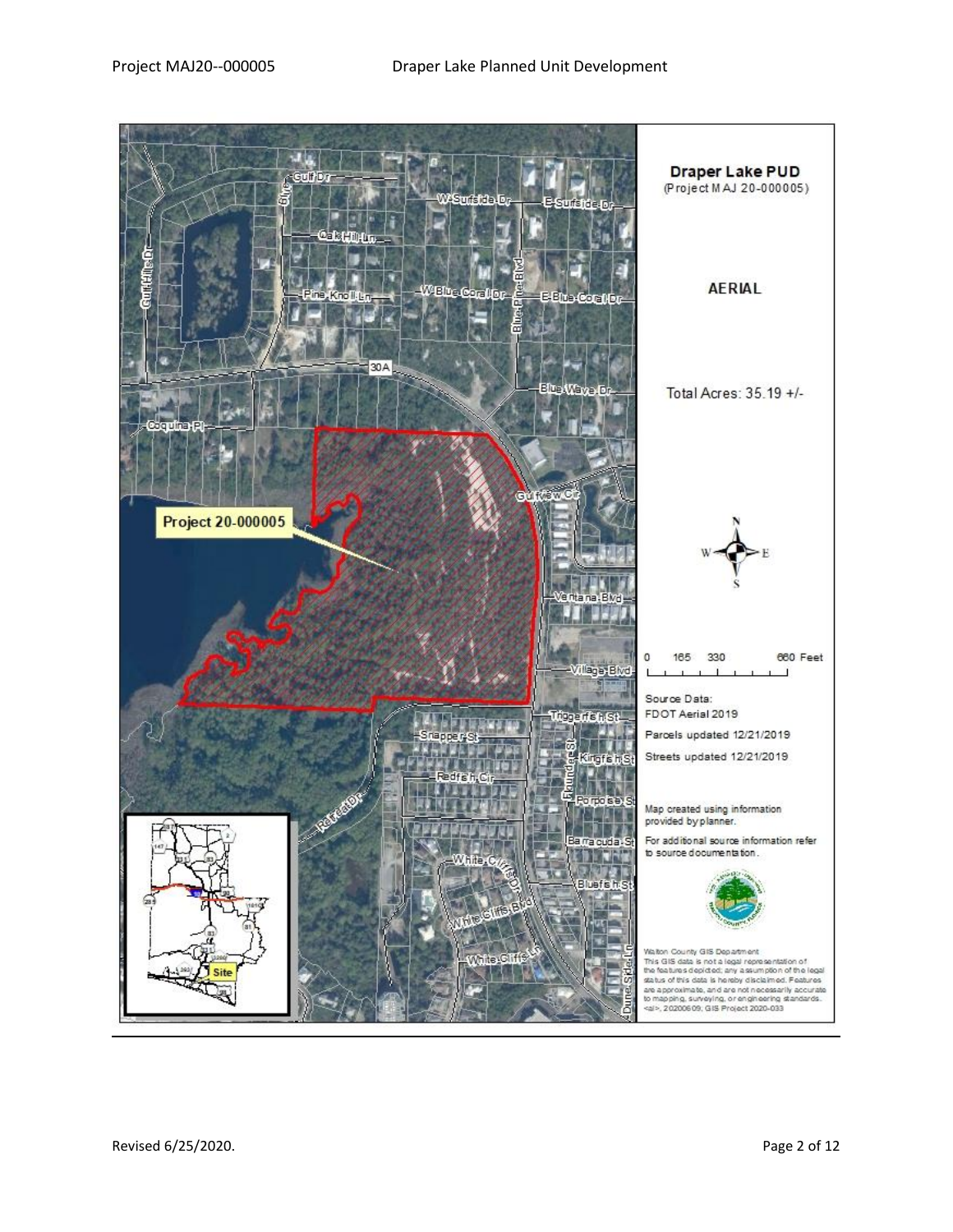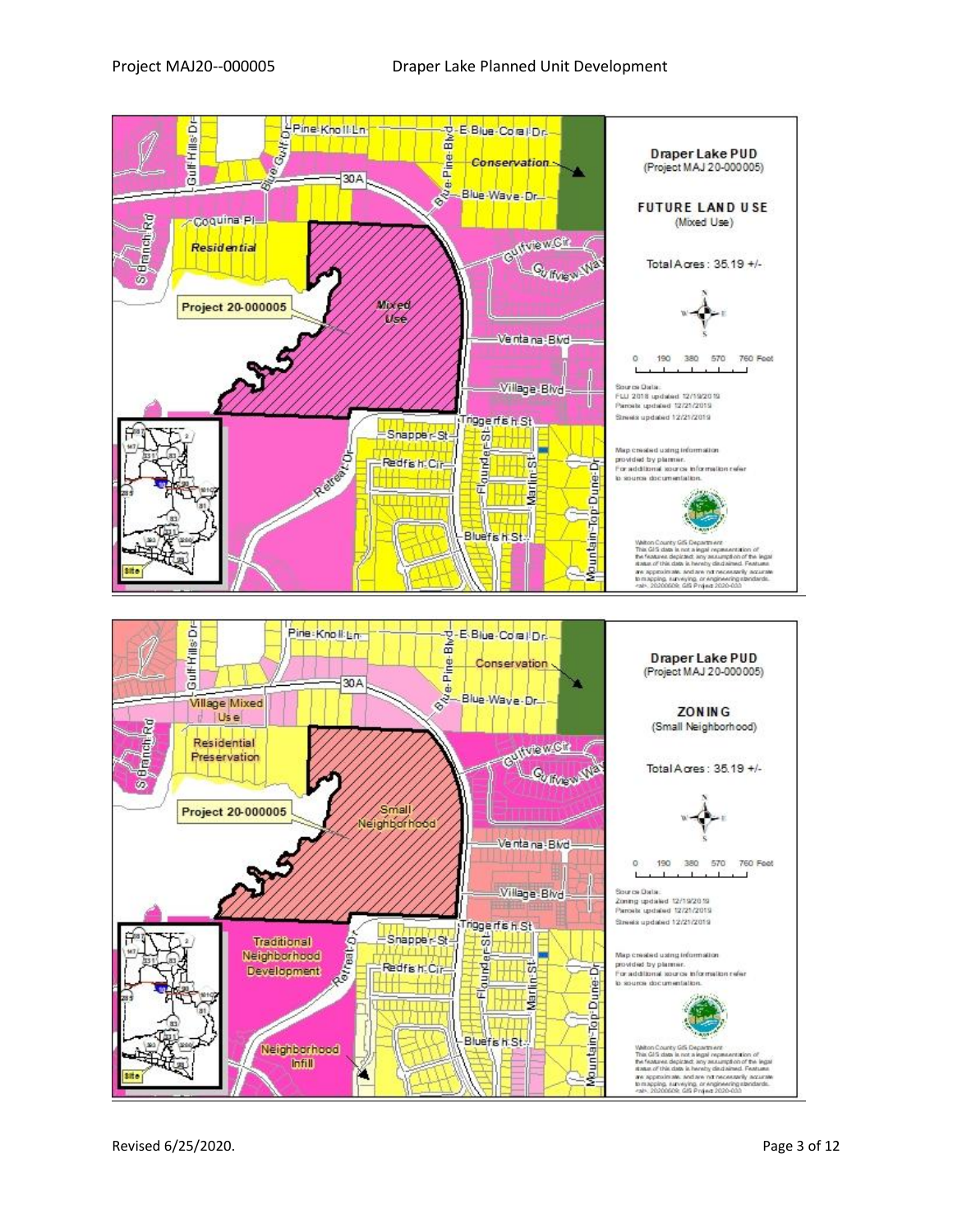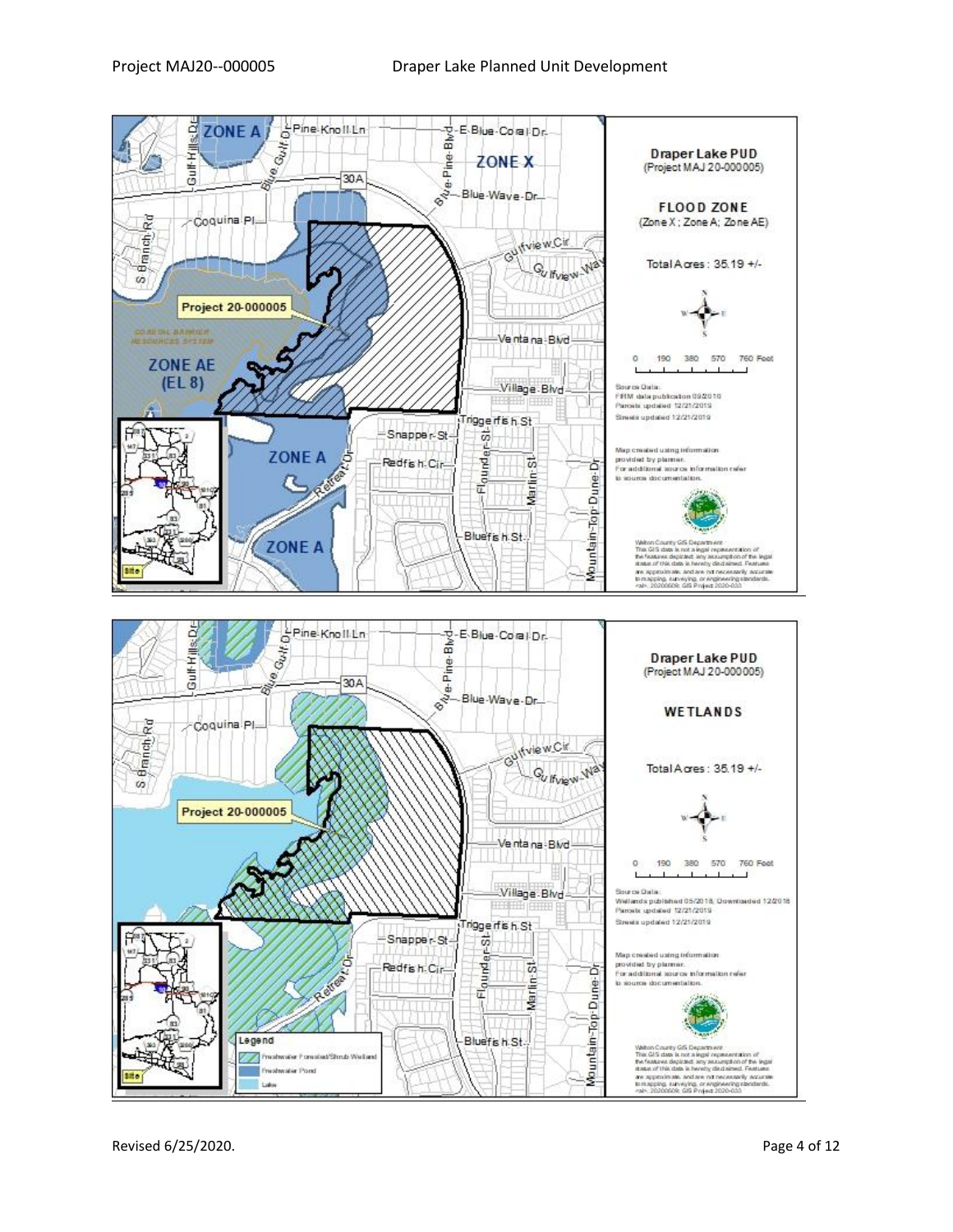

## **Project Analysis:**

**Parcel Number** - 01-3S-20-34000-008-0000

**Acreage –** 35.19 +/- acres

- **Density** *Required/Allowed*: Small Neighborhood (35.19 acres) = Up to Four (4) dwelling units per acre with an additional six (6) units dependent upon applicability of Section 2.02.18(G)(8). Based on the above minimum density, a total of 140 dwelling units could be constructed. (The above figures do not take into consideration the required mixed-use percentages.)
	- *- Provided*: 138 dwelling units. 3.99 dwelling units per acre. This figure is based on a development site of 34.55 +/- acres.

**Building Height -** Maximum Allowed: 50' (4 STORIES); Provided: 32'

- **ISR** *Required/Allowed*: Small Neighborhood = 60%; *Provided*: 17.73%.
- **FAR** *Required/Allowed*: 50%; *Provided*: There is a proposed 6,000 square feet over 0.51 acres (22,215+/- square feet) = 27%

**FLU** - Mixed Use

**Zoning Designation** - Small Neighborhood (35.19 acres)

**Parking** - The PUD documents are proposing the following parking counts:

Residential Parking: 138 (2 – 3 bedroom) dwelling units. Required: 276 spaces; Provided 460 spaces.

Commercial Parking: 6,000 square feet. Required: Varies based on use. Provided (Based on requested deviation) one space per 350sqft. at 18 spaces.

Amenity (Pool) Parking: *Unknown Gross Floor Area*. Required: One space per 200 square feet of floor area.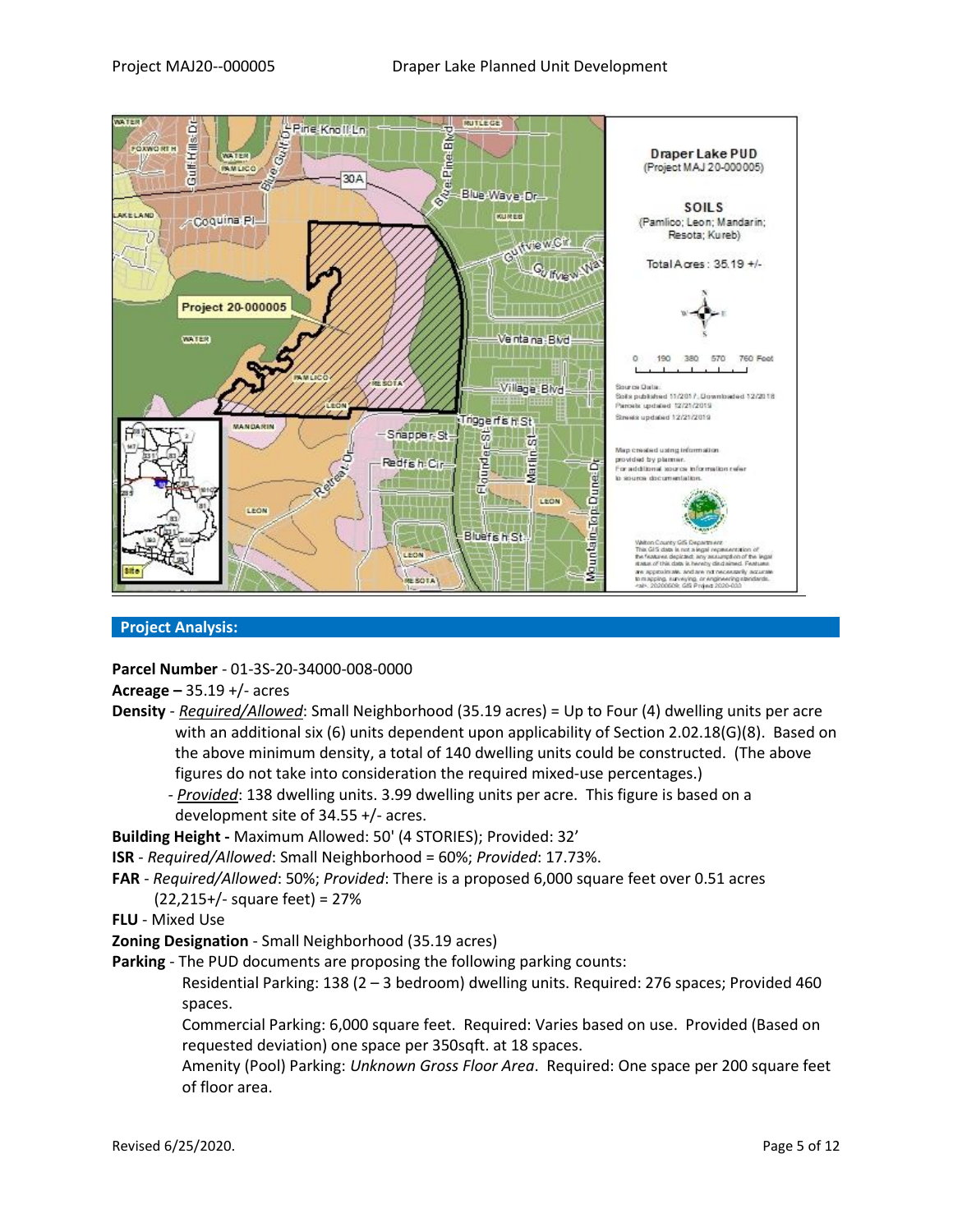## **Previous Actions:**

There are no development orders active for this parcel. The property is currently vacant though there appears to be some form of primitive camping or squatting occurring onsite.

**TRC** Pending.

**PC** Pending.

## **Consistency with Land Development Code and/or Comprehensive Plan:**

**Deviations from the Land Development Code Requested with PUD** - The applicant is requesting a number of deviations from the Land Development Code. *Page eight (8) of the PUD documents contains a summary table of the requested deviations*, staff has provided a brief synopsis below:

- 1. That all technical phases of the Draper Lake PUD be reviewed as a minor development not subject to the public hearing process. The deviation request references LDC Section 1.13.11 for Major Development Orders and LDC Section 1.13.10 for Minor Development review.
- 2. That the detailed Draper Lake PUD be reviewed as a minor development order. The deviation request references LDC Section 2.06.02(B)(5).
- 3. That the setback requirements are removed entirely. The deviation request references LDC Section 5.00.03(A).
- 4. That the minimum setbacks for "all other primary structures" be reduced as follows: Front from 25' to 5'; Rear - 20' to 5'; Side - from 10' to 5'. The applicant proposes a 25' setback adjacent to CR 30A. The deviation request references LDC Section 5.00.03(A).
- 5. That the minimum 5% Commercial use requirement be applied to the development area instead of the total site area. The deviation request references Section 2.02.18(G)(4).
- 6. That the minimum 10% interior planting of surface parking areas be waived entirely. The deviation request references LDC Section 5.01.02(B)(1).
- 7. That the tree island requirement at a maximum of 10 parking spaces in a row be waived entirely. The deviation request references LDC Section 5.01.02(B)(2).
- 8. That the required commercial parking, which varies dependent upon the use, be reduced to (1) space per 350 square feet of floor area regardless of the use(s) contained in the development. The deviation request references Section 5.02.02.

There are no known code violations or fees on the subject property, as confirmed by email correspondence from the Walton County Code Enforcement, dated February 13, 2020.

Unless other evidence is presented to the contrary, once all staff comments have been satisfied, the requested development should meet the requirements of the Walton County Comprehensive Plan and Land Development Code.

# **Comprehensive Plan Objective L-1.19: Planned Unit Development Overlay**

"The County shall promote innovative development plans that conserve natural features of the land, promote compact development, encourage interconnectivity within the development and to the surrounding areas, maximize open space, and include unique design features."

**Policy L-1.19.1**: To promote innovative planned development, Walton County shall implement the Planned Unit Development Overlay program as follows: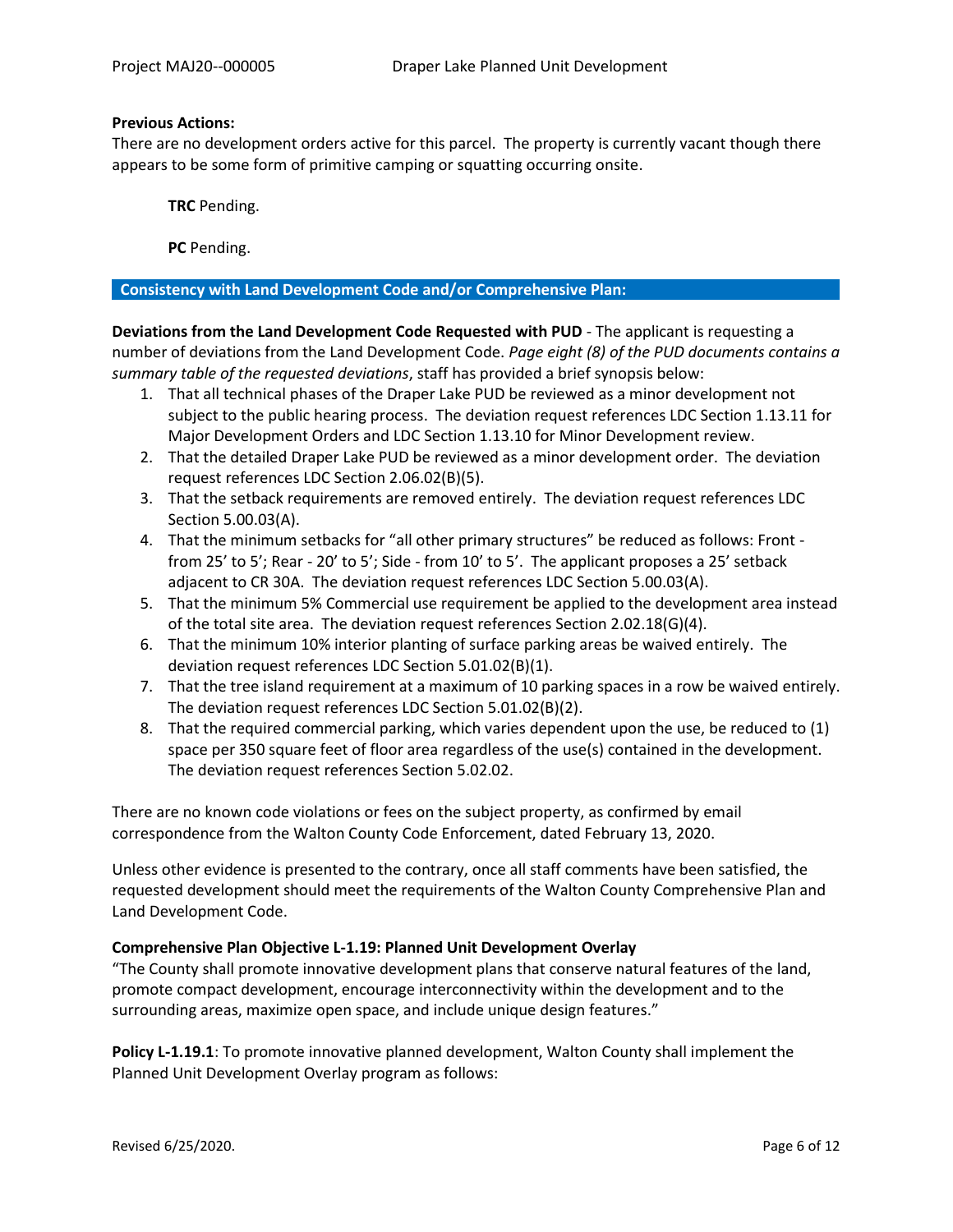…

- (C) The PUD overlay must include unique design features and other regulatory conditions adopted to promote compatibility with adjacent areas including but not limited to:
	- 1) Recreational areas. *A pool amenity is proposed on 0.13+/- acres within the conceptual plan. The Small Neighborhood zoning district requires that a minimum of 1% of the development site be dedicated to civic uses.*
	- 2) Mixed use development. *The applicant is proposing a primarily residential development with 138 dwelling units, a commercial component on 0.51 +/- acres and pool amenity on 0.13 +/- acres.*
	- 3) Buffering. *The conceptual site plan proposes a 20' natural vegetative buffer with an additional, approximately 40' preserved Scrub habitat adjacent to CR 30A within the residential portion and a 25' natural vegetative buffer between the commercial component and CR30A. Additionally, there is a 25' wetland buffer identified throughout the site and a 20' uncomplimentary land use buffer made up of natural vegetation, against a portion of the north west property line adjacent to a residential land use.*
	- 4) Landscaping. *The applicant proposes to preserve approximately 40% of the existing scrub habitat. Additional landscaping improvements will be installed throughout the site.*
- (D) This overlay district may allow clustering of residential and non- residential densities and intensities to achieve the following:
	- 1) Enhance the internal design of the district and its relationship to surrounding uses. *The proposed development does not internally connect to other developments within the district. The PUD is primarily residential in nature and is proposing significant additional buffering from 30A.*
	- 2) Maximize preservation of natural features. *The proposed PUD shows the preservation of approximately 40% of the Scrub Habitat onsite. There are no wetland impacts proposed.*
	- 3) Protection of threatened or endangered species or species of special concern. *The PUD documents indicate that the site is not native to any threatened, endangered, or special concern species. This statement does not preclude their presence onsite.*
	- 4) Common open space. The conceptual plan identifies 28.12 +/- acres of open space on site. The PUD documents indicate that common open space will be preserved, either through the platting process or within the HOA's covenants and restrictions.
	- 5) At no time shall the overall density and intensity exceed the densities and intensities of the combined underlying land uses or allow a use not included in the underlying land uses. *The PUD documents propose a density of just less than 4 units an acre.*
- (E) In addition to the criteria listed above, the County shall adopt land development regulations which require each adopted Planned Unit Development to address the following:
	- 1) An integrated plan of development. *The concept plan identifies a 0.51-acre portion of the site for commercial development and 0.13 acres for the pool amenity.*
	- 2) The intent of the specific planned unit development. *According to the PUD documentation, "The PUD primarily sets out [to the] preserve the uniqueness of the Coastal Dune Lake and the natural scrub habitats through the design of the triplex units on uplands."*
	- 3) Density and intensity. *See the Project Analysis section of this report for the proposed. See Planning and Development Comments below.*
	- 4) Permitted uses. *The PUD documents identify a neighborhood commercial use on the proposed commercial site of the development.*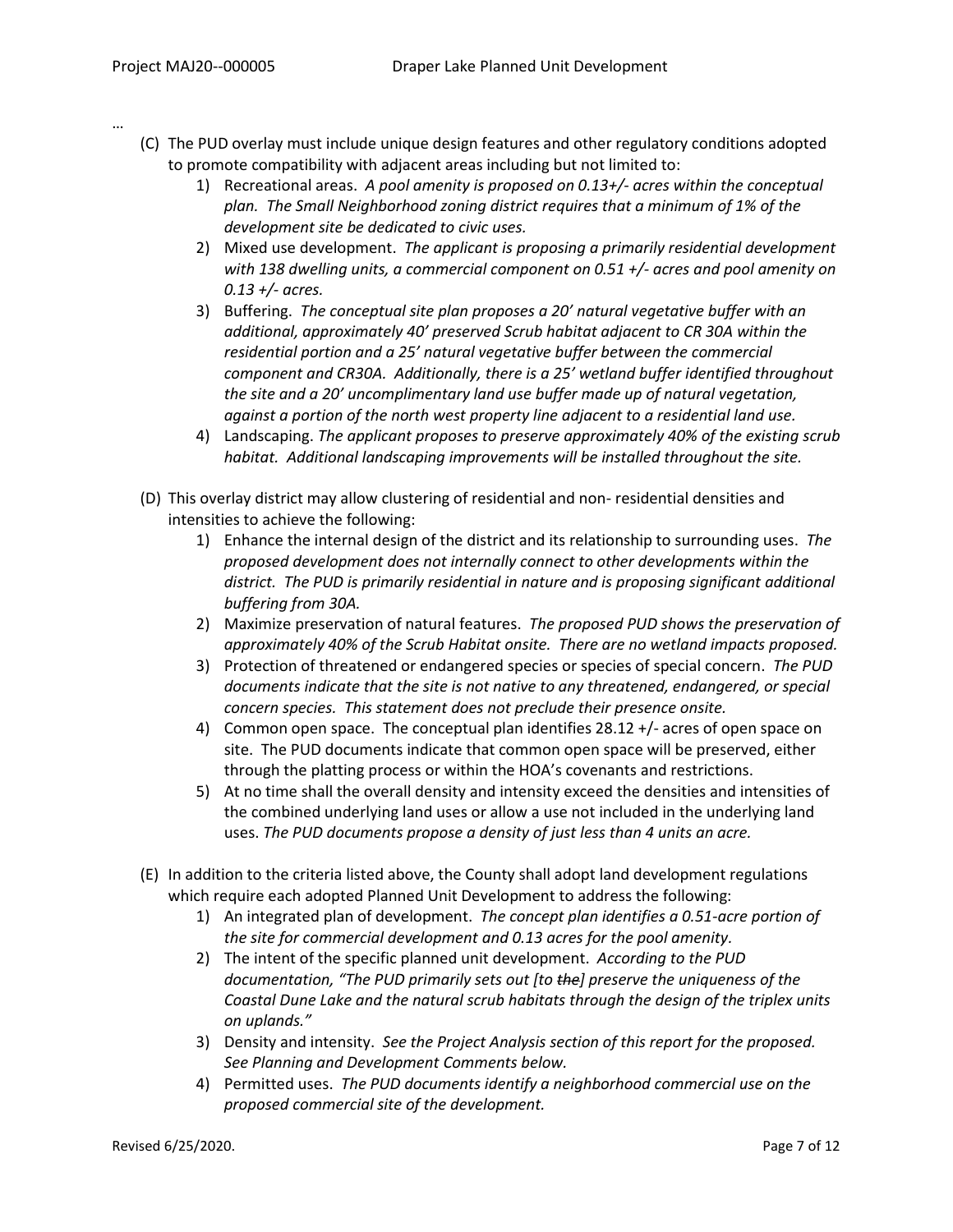- 5) Access and interconnectivity by car, foot, bicycle, and transit. *The conceptual plan identifies two points of vehicular access to CR 30A with accompanying pedestrian ways that are proposed on both sides of all streets through the development and connect to the existing sidewalk facilities offsite*.
- 6) Trip generation and trip capture. *The PUD documents indicate the developer's responsibility to pay any applicable fees associated with traffic concurrency on adjacent roadways*.
- 7) Identification and protection of environmental features. *The conceptual plan identifies the wetlands and wetlands buffer onsite. It also identifies the areas of scrub habitat that is to remain. The plan does not identify the pre-existing scrub habitat, the Coastal Dune Lake protection zones, nor the dune lake buffer zones. Additionally, the plan should identify that the site is situated within the white sands' protection zone as well*.
- 8) Open space. *The conceptual plan provides for 28.12 acres of open space.*
- 9) Buffering of adjacent uses when necessary. *The applicant has indicated that all buffering requirements will be accomplished through the use of natural conditions.*
- 10) Unique design features. *The applicant has indicated that, "The clustering of the triplex units with 5 garage spaces for each triplex will keep street parking at a minimum. Balconies and patios will allow increased enjoyment of the natural characteristics the site has to offer."*

# **Staff Comments:**

# **Planning and Development Comments as of February 24, 2020:**

- *A. Relating to requirements for Conceptual Plan Approval -*
	- 1. The Open Space area provided at 28.12 acres cannot be recreated with the figures provided within the conceptual plan. Please clarify the calculation(s).
	- 2. Subsection (E)(8) on page 16 of the PUD documents refers to a minimum of 25% of the scrub habitat as being conserved as open space. The conceptual plan refers to 39.1% of the scrub habitat not being impacted. There are 12.46 acres of scrub habitat, 25% is 3.12 acres not 4.87. Please clarify how much scrub habitat will be impacted and preserved.
	- 3. Please provide the projected timeframes for the various development phases as identified within the Conceptual Plan. The response letter provided with the resubmittal, outlines the projected time frames, they are not however identified within the PUD application.
	- 4. Clarify how the number of parking spaces for the amenity was calculated. The code requires 1 space per 200 square feet of gross floor area. Gross floor area for a pool facility includes the pool, pool deck including any additional seating area, and any other covered areas.
- *B. Relating to Zoning and Land Use: Small Neighborhood and PUDs.*
	- 1. Small Neighborhood projects shall submit a detailed plan to demonstrate effective alternatives to buffering and separation of land uses. Please provide additional information on how the development will seek to affectively mix uses. This may be accomplished within the technical review phase of the PUD.
	- 2. The Small Neighborhood zoning district requires 1% of the development project area to be devoted to civic, recreational, or community facilities. 1% of 35.19 acres is .35 acres.
	- 3. The private pool amenity will not count as credit toward the recreational fees due at platting.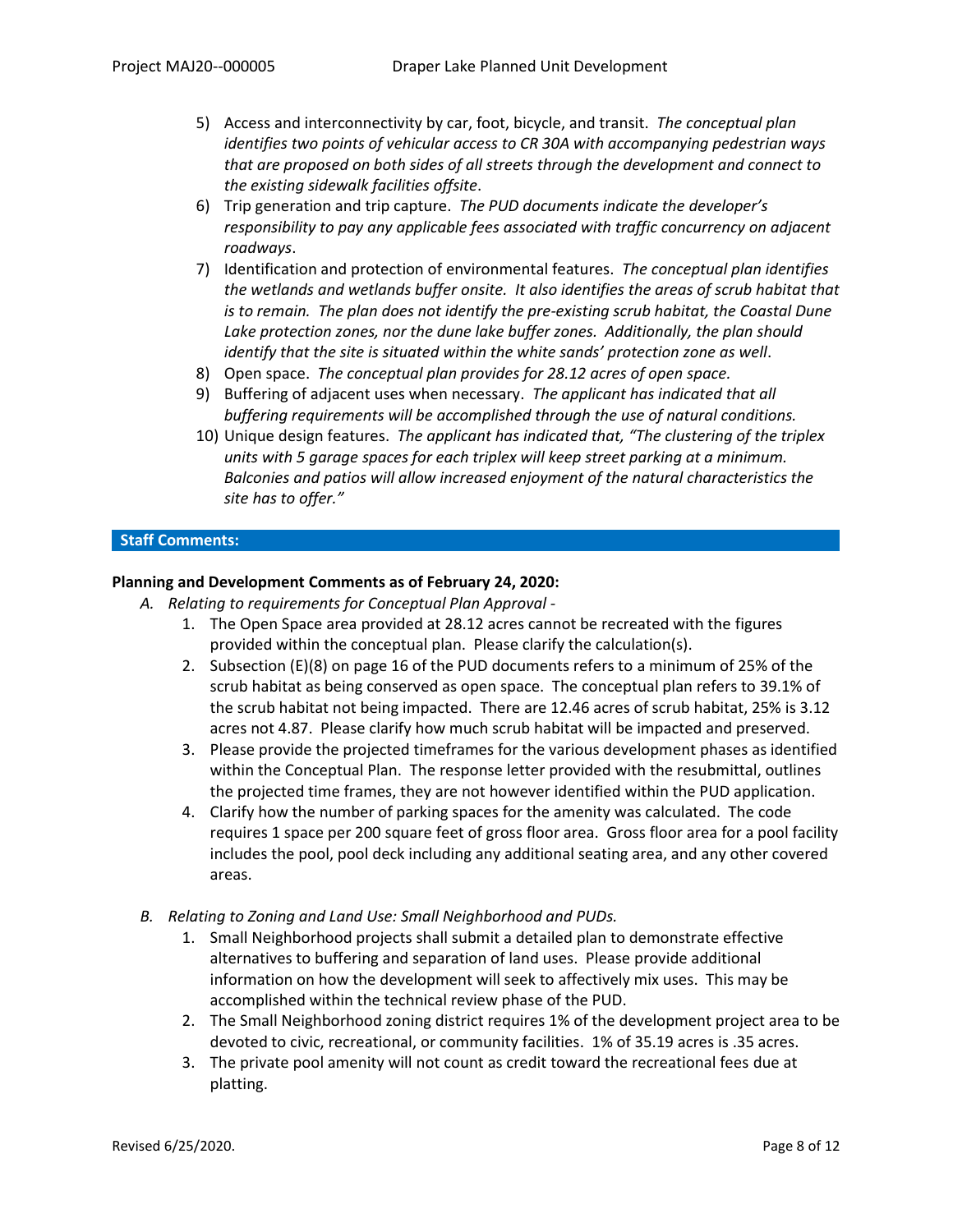- 4. The Comprehensive Plan requires unique design features as an integral component of Planned Unit Developments.
	- a. Due to the nature of this site, i.e., the proximity to the Coastal Dune Lake, the abundance of wetlands, and the extent of Scrub habitat and in turn the difficulties the developer would face in seeking to develop these delicate areas, the levels of preservation does not appear to be unique on this particular site.
	- b. Sidewalks are required components of residential developments, as are connections to adjacent pathways.
	- c. The roadway design, the building footprints and underground stormwater system, though somewhat distinctive in general, in light of the delicate nature of this property, appear more as mechanisms to stay out of the wetlands and in turn are not considered unique design features.
- *C. Relating to the Proposed Deviations from the Land Development Code.*
	- 1. In regard to the deviation requests concerning the minor development review to forgo the public hearing processes of the technical review components of this project, staff has determined that because of the delicate nature of the site and its degree of importance to the community, it would be a disservice to the public to support this deviation request. The Director does not support this deviation.
	- 2. Please discuss in greater detail the requested 0' setback deviation for the residential structures in relation to Section 5.00.03(A)(1). The applicant's response to staff's initial comments clearly identifies the reasoning behind the deviation request, the PUD documents do not.
	- 3. Please discuss in greater detail the requested 5' setback for the proposed commercial structure in relation to Section 6.10.01(A)(1) of the LDC. Staff concerns remain regarding the compatibility of the neighborhood commercial structure and the adjacent residential structures. Staff does not support this deviation request.
	- 4. Please discuss the requested deviations from Section 5.01.02, in particular, how the proposed commercial development will provide buffering alternatives between uses.
	- 5. In regard to the deviation request from the Small Neighborhood, five percent (5%) commercial area requirement, staff has determined that it would be inconsistent with the intent of the zoning district to allow for the density (residential component) to be calculated based on the entire development site but allow the intensity (commercial component) of the commercial area to be calculated based on the proposed development area only. Staff does not support this deviation request.
	- 6. In regard to the request for no minimum internal parking lot landscaping, this commercial development will be located at the main entrance of the development and will be highly visible from CR 30A. Staff does not support the requested deviation.
	- 7. Please provide additional commentary on the deviation requesting reduced commercial parking. Staff is concerned that the requested reductions in the various parking requirements that would typically apply to commercial development could prove to create insurmountable parking issues at buildout. Staff does not support the requested deviation.
- *D. General Planning and Development Comments.*
	- 1. Additional plantings within any required buffer areas may be needed to satisfy Section 5.01.08 of the Land Development Code.
	- 2. Consider a more Urban design with vertical mixed-use structures adjacent to 30A.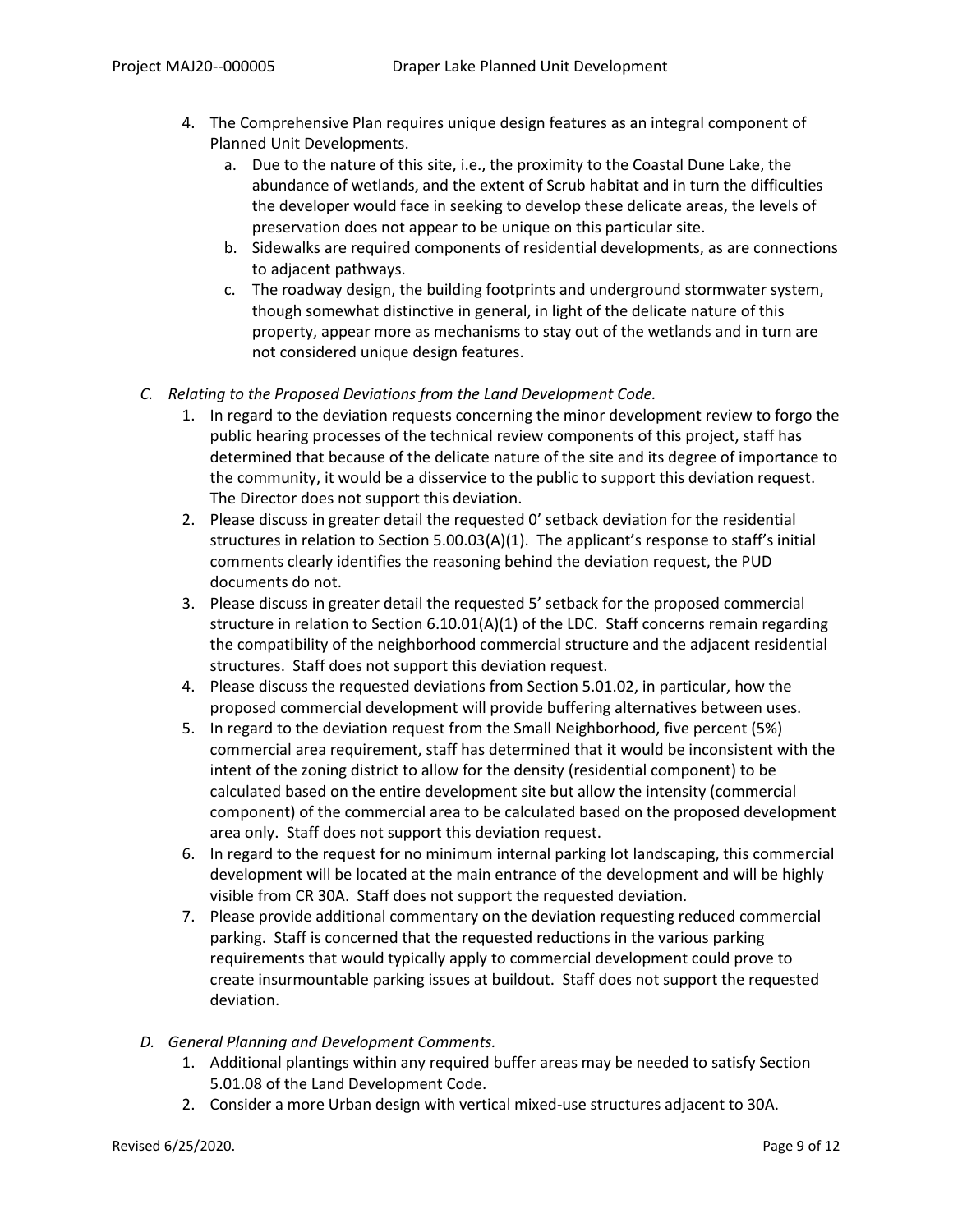- 3. Submit a valid water and sewer service availability letter from Regional utilities. The letter on file expired June 15, 2020.
- 4. Changes to the Concurrency Management System (CMS) have recently been approved and will be applicable as it pertains to the concurrency review of this project.
- 5. To reiterate and expand upon comment C5 as it relates to the development's entitlements to density and intensity as well as the Code's mixture requirements concerning the civic/recreational uses, it would run counter to staffs current interpretation of the Comprehensive Plan and Land Development Code to allow different portions of the development site to be utilized to calculate the development's responsibilities.
- 6. Consider placing all portions of the site outside of the lands being utilized for development into a conservation easement.
- 7. Staff strongly recommends that there be designated golf cart parking and that the Covenants and Restrictions adopted by the association restrict golf cart parking to these designated parking areas only.
- 8. Any potential preservation buyout is reviewed and approved by the Board of County Commissioners; it is not guaranteed.
- *E. Development Related Fees.*
	- 1. Recreation Fee. To be determined.
	- 2. Preservation Fee. To be determined.
	- 3. Traffic Fee. To be determined.
	- 4. Other, as appropriate.

# **Emergency Management dated February 6, 2020.**

It appears that this is located in Evacuation Zone A.

# **Engineering and Public Works Comments.**

#### *Engineering Comments Pending:*

# *Public Works dated June 9, 2020:*

The Walton County Public Works Department has reviewed the engineering plans for the aforementioned project in regard to our area of review, which is typically limited to impacts to the County right-of-way. We have coordinated with the Planning Department's consultant, Dewberry Engineering, with any comments or concerns we have regarding this project and those comments are provided as part of their engineering letter.

# **South Walton Fire District comments dated June 12, 2020:**

The following are comments regarding fire/life safety concerns after review of the site plan: This proposed project appears to meet our technical review approval at this time contingent on the following:

Fire Hydrants shall be listed /located no more than 500 ft (driving distance) from the furthest firefighter access point on any and all structures.

Dead-end roads more than 150ft shall be equipped with an approved fire department turn around for emergency apparatus. Access roads shall be 20ft unobstructed width.

Access roads shall be accessible to fire apparatus once construction of structures begins.

Once access roads are developed, street signs shall be installed identifying each access road A more detailed review shall be required for final SWFD approval.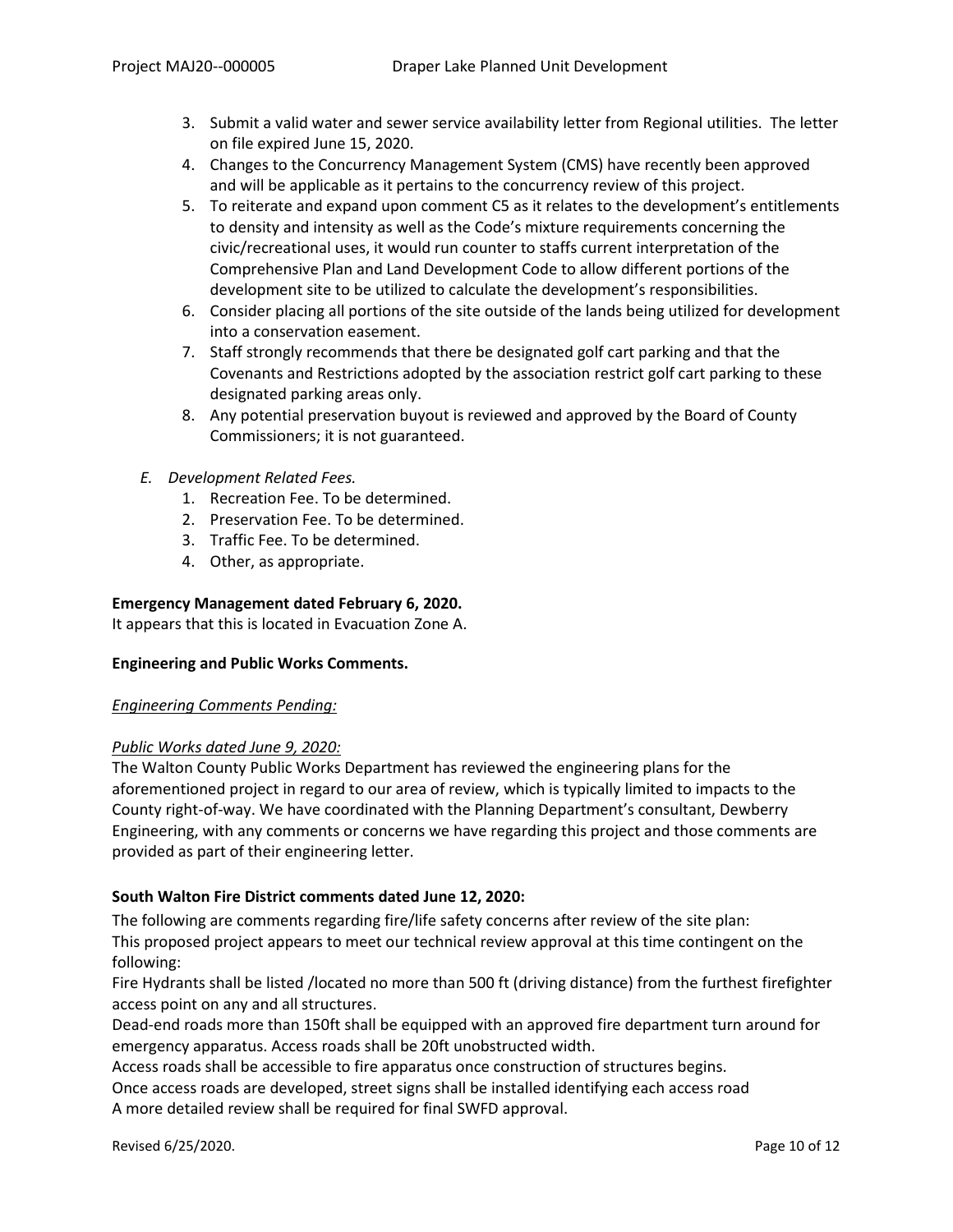# **South Walton County Mosquito Control District June 22, 2020:**

The South Walton County Mosquito Control District has reviewed the plans for this project regarding its impact on our ability to implement effective mosquito control. Based upon our review, the development does not appear to impact an existing mosquito control ditch. However, should environmental disturbances take place on one of the area's mosquito control ditches, it is understood that all required permits will be in place and that best management practices will be implemented.

## **Code Enforcement dated February 13, 2020:**

There are no active code violations or fees for this parcel.

## **Environmental comments dated June 18, 2020.**

- 1. There is a documented historic resource shown on the Florida Master Site File on this property (Site ID: WL00836) that was not disclosed by the provided environmental assessment. Provide an archeological assessment and correspondence from the state Division of Historic Resources, Compliance Division, that the archeological site is appropriately considered in the PUD design.
- 2. Below are the code and comprehensive plan requirements regarding historical resources:
	- a. 4.08.01(A) requires that the applicant notify the Florida Division of Historical resources and shall enter a binding agreement with the County in which the developer agrees to comply with the recommended course of action or mitigation requested by the Division prior to the development order being issued.
	- b. Objective C-1.5: To protect and preserve historic and archaeological resources. The County shall protect and preserve historical and archaeological resources within the County, by regulating development that may impact such resources.
		- i. Policy C-1.5.1: The County shall coordinate with the Division of Historic Resources to establish historic preserves or parks at sites of known historical or archaeological significance.

# **Flood Plain Management Comments dated June 18, 2020:**

The proposed development appears to meet the minimum Floodplain requirements of the Land Development Code.

# **911 Addressing comments Pending.**

#### **Health Department dated November 12, 2019.**

- 1. Draper Lake conceptual P.U.D. MAJ20-000005
	- b. The proposal will utilize public water and sewer.
	- c. Any proposed swimming pools may be considered a public swimming pool as per s. 514.011(2) Florida Statutes. Before construction of any swimming pool begins, the pool contractor will need to contact the Walton County Building Department and the Escambia County Health Department to determine if pool needs to be permitted and for approval of pool plans. The Escambia County Health Department phone number is (850) 595-6700. The address for the Escambia County Environmental Health Office is: 1300 West Gregory Street, Pensacola, FL 32501.

# **Eglin dated February 19, 2020.**

No comment.